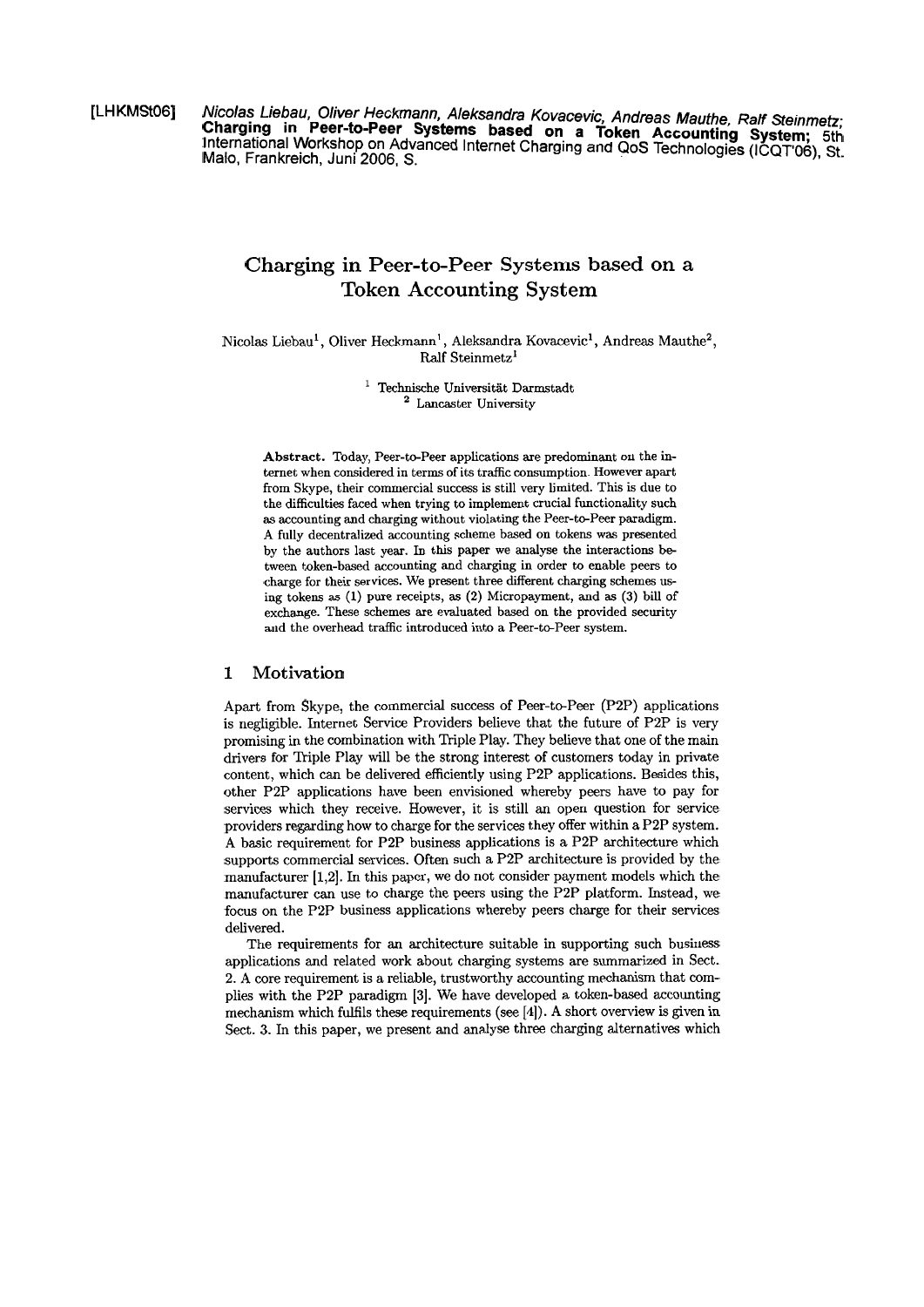can be added to our token-based accounting scheme. These alternatives are presented in Sect. 4. In Sect. 5 we compare the different alternatives in terms of the transaction costs born by the peers. In Sect. 6, we draw the conclusions.

# **2 Requirements for P2P Business Applications**

Peer-to-Peer business applications which offer service providers the possibility to charge money for their services have to fulfil several requirements. The fundamental mechanism needs to be able to determine supply and demand, both of which can be determined using the search functionality in P2P. Further requirements include pricing, metering and accounting, charging, billing and payment [5,6,7,8,9]. We will now present the process from pricing to the final payment together with the related work.

*Pricing.* If peer A wants a service from peer B, both peer A and B must first agree on the service (e.g. download a file) and its price. This piice wiil be expressed in the form of a tariff. There are several options for determining a price, e.g. negotiations or auctions  $[10,11,12]$ . For a fair market the availability of price information is important. Price or tariff distribution is e.g. discussed in [13].

When A and B agreed on both service and price, the service will be delivered (e.g. the file wiü be uploaded by B to A). This period is called service session. During the service session, other functions mentioned above are also required. Several integrated frameworks in different fields of the Internet have been presented [14,15].

*Metering.* Metering is the process of objectively observing events happening within the P2P system. In P2P systems this is limited to local observation, although global observations are desired. Therefore, it is the responsibility of metering to provide measurements about crucial events (service delivery process, e.g. Progress of file upload at B, download at **A,** time needed for service delivery, storage space, CPU power required, etc.) to the accounting system.

*Accounting.* By using information from metering, accounting creates receipts and may distribute these within the system for storage. Thus, receipts contain information about the events which the peers claim to have happened. It is the most objective information about service sessions available. Examples of accounting mechanisms for P2P Systems are [16,17,4], See also next section.

*Charging.* Charging combines the accounting information provided, with the tariff which the transaction partners agreed upon and calculates the charge, the actual amount of money the service requestor has to pay to the service provider. Charging **can** be an ongoing process during the service session, an once only process at the end of the service session, or even an aggregating process over several service sessions. Examples for P2P based systenis are [18,17]. The charging information is fed into a billig and payment system.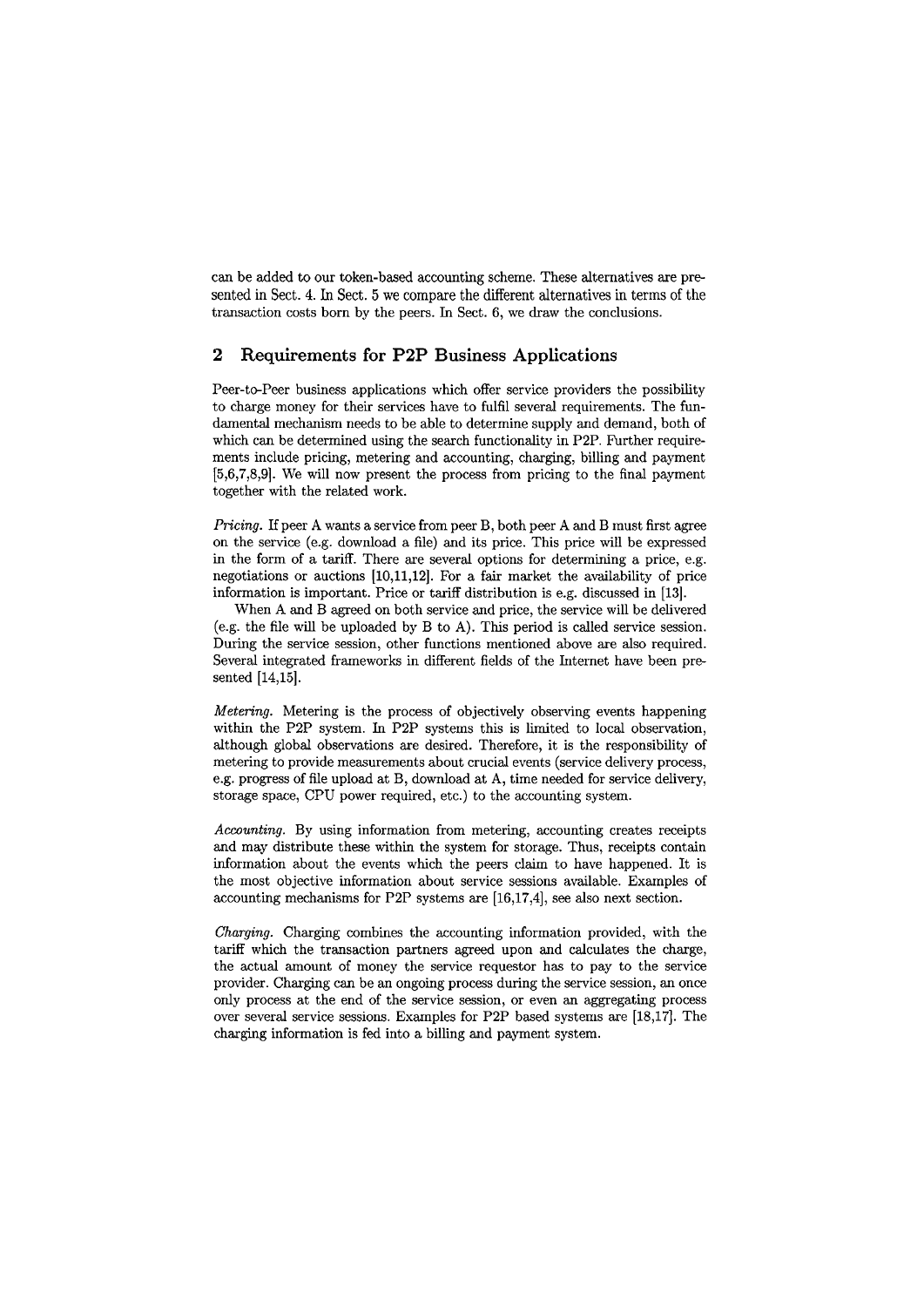*Billing and Payment.* The billing functionality creates a bill which states, among with other information, the amount that the requestor has to pay to the provider. As money is something external to the P2P application, we also assume that the P2P application will use a billing and payment system which is external for the P2P application. The different options for payrnent are e.g. direct money transfer between bank accounts, online payment systems like PayPal [19], Micropayment systems like eCash [20].

Obviously, there are many alternatives for how a P2P plattform for business applications may be built. Examples include the projects MMAPPS [21] and P2P Yardsale [22]. Examples from other domains include [14,15].

# **3 The Token-Based Accounting System**

The basic concept of our Token-based Accounting Scheme (TbAS) involves a service requestor paying tokens in return for a service provided. Tokens serve as receipts for services provided. Every token has an associated owner, i.e. only the owner may spend his tokens. Accordingly, service providers will collect foreign tokens from various service requestors. A service provider cannot respend foreign tokens he collected nut only exchange them in the so-called token aggregation process against new own tokens. This process of issuing new own tokens is fully decentralized and therefore follows the P2P paradigm. The exchange of tokens using a flexible exchange function enables the limitation of the number of tokens which a peer may possess. This allows the introduction of incentives for service provision within the P2P system. Further, behavior rules can be enforced by relating observed peer behavior with the number of new own tokens a peer receives in a token aggregation process. Next, the four building blocks of the TbAS are explained in more detail. For further details please refer to 141.

#### **3.1 Token Structure**

New tokens contain the owner's identification, e.g. the owner's public key, and a unique ID. To ensure integrity of this information and to prevent forgery of tokens, they are signed with the system's private key (SignatureSK) (see Sect. 3.3 and Fig. 1 (a)). The unique ID allows the detection of double spending. When the owner spends a token, he has to add the required accounting data, which includes the service provider, and then sign the token with his private key in order to achieve information integrity. The token structure is shown in Fig. 1  $(a).$ 

A token is not anonyrnous because its main purpose is to provide accountability in a P2P system. However, using the cryptographic scheme presented in [23], anonymity could also be achieved if desired.

#### **3.2 Payment Process**

The payrnent process of the TbAS is depicted in Fig. 1 (b). In order to prevent double spending for each peer in the P2P system there exists a set of third peers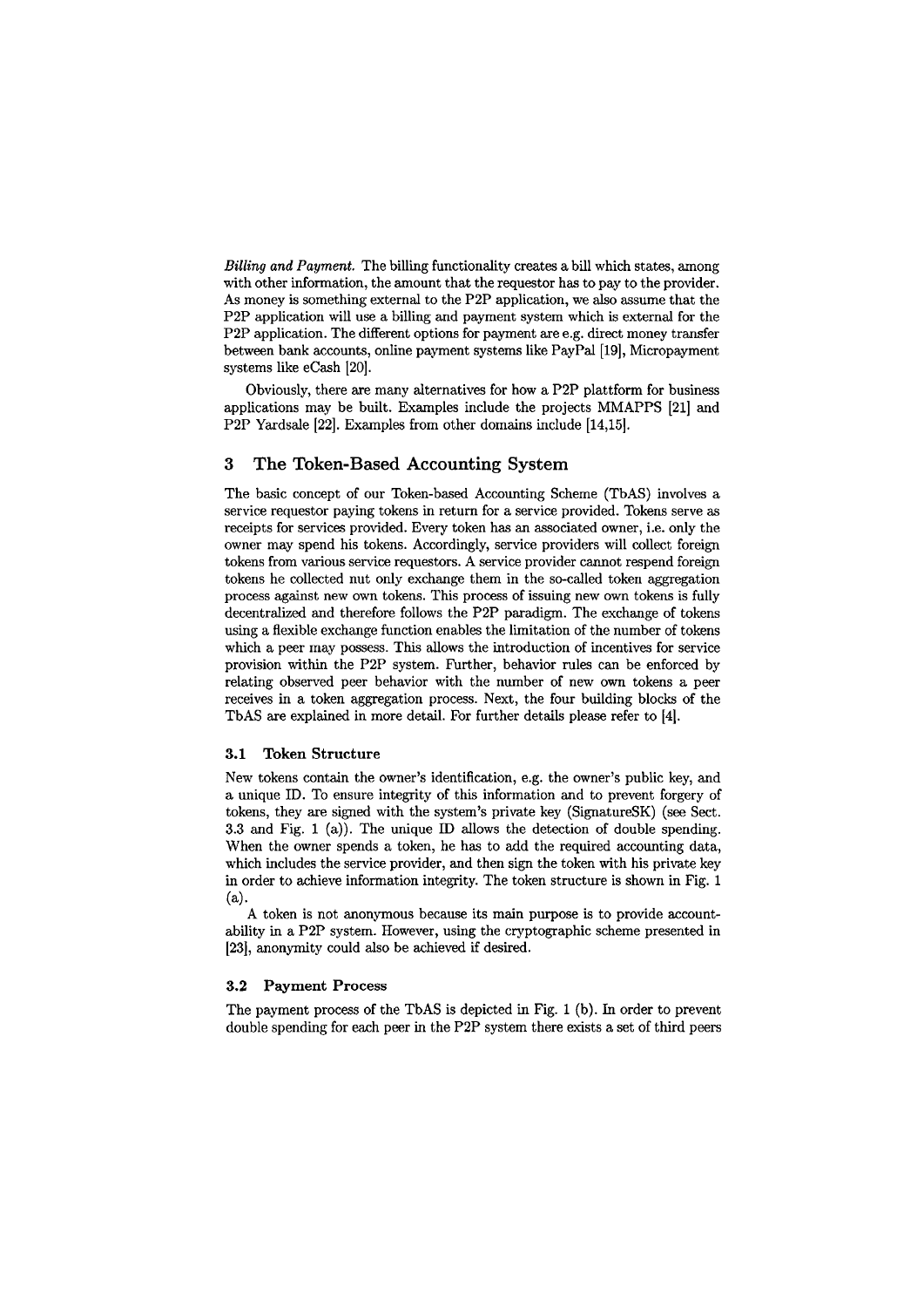(the so called account holder set) which keep track of the tokens issued to a peer and tokens spent by the peer. Before a service session begins, the requestor discloses to the provider the IDs of the tokens the requestor intends to spend for receiving the service (see Fig. **2** (b)). Now, the provider **can** check if these tokens are valid. To avoid that the requestor double spends the tokens in a parallel transaction, account holders will mark these tokens as intended to be spent. Thus, double spending is not only detected but also directly avoided.



**Fig.** 1. Token Structure and Payment

## **3.3 Token Aggregation Process**

After a peer has collected foreign tokens, it will have to exchange these foreign tokens against new own tokens in order to receive further services. The token aggregation process **will** determine the amount of new tokens the exchanging peer should receive and create a signature with the system's private key on the new created tokens to provide validity. The process is depicted in Fig. 2 (a). In order to create the system signature in a fully decentralized way, a subset of peers of the P2P system is selected as so-called trusted peers based on their reputation (the TbAS assumes that a reputation system is present within the P2P system). The exchanging peer (EP) sends its foreign tokens to a trusted peer  $(TP_1)$ .  $TP_1$ calculates the amount of new tokens to be created using the global aggregation function. It creates the new token (without system signature) and sends their IDs to EP's account holder set (see Fig. **2** (b)). The acwunt holders update the list of tokens available to EP. Now  $TP_1$  further chooses k trusted peers who create the system signature using Threshold Cryptography **[24].** The systern's private key is split into parts and each trusted peer owns one of these parts. k key parts are required to create a signature with the system's private key. Each trusted peer involved sends the tokens signed with the partial key back to EP, who reconstructs the final system signature. In this way, the system's private key is not compromised.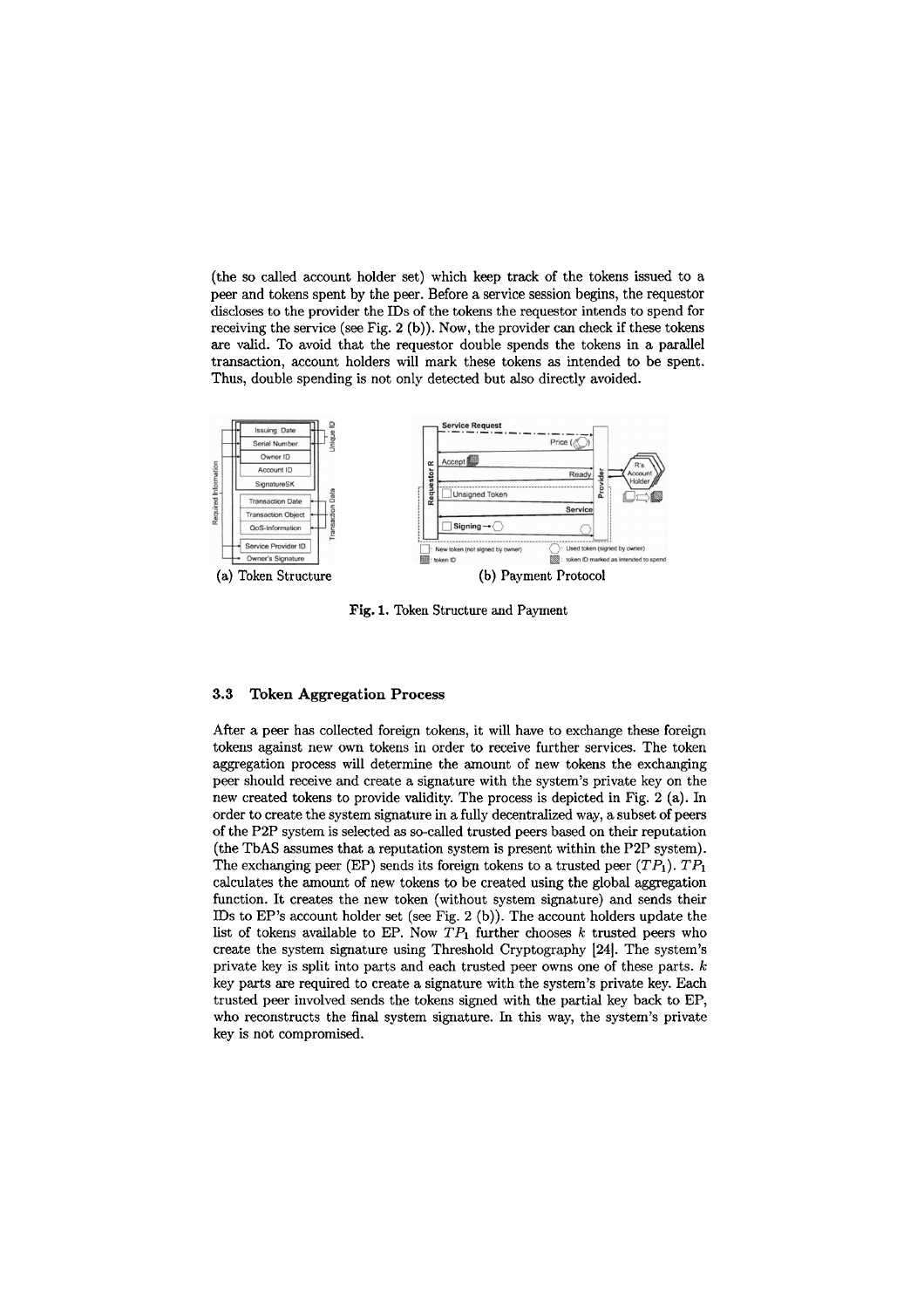

**Fig.** 2. Aggregation and Double Spending Protection

#### **3.4 Token-based Accounting Scheme as Incentive Scheme**

We have studied the use of TbAS in a file sharing scenario, whereby users pay one token per 1 MB of file size in order to receive the file. Whenever a peer does not have enough tokens to download another file, the peer exchanges foreign tokens collected against new own tokens. Each peer receives a specific amount of tokens upon entering the **P2P** system.

In [25], we examined the file sharing scenario for different aggregation functions. We have shown that the idea of using tokens as virtual currency (aggregation function set to  $N = F (N =$ amount new tokens,  $F =$ amount foreign tokens)) will lead to market failure in the presence of aitruistic peer. Altruistic peers provide much more services than they consume and therefore accumulate the majority of tokens in the **P2P** system. Accordingly, other peers do not have the possibility to redeem enough own tokens to be able to request further services. This problem **can** be solved by using weak or asymmetric incentives.

Now we consider the use of the accounting mechanism within a **P2P** market, where users pay actuai money for receiving services. For these scenarios a charging system has to be added.

# **4 Charging based on Token-based Accounting Scheme**

This section Covers three possible alternatives for charging within a **P2P** application where users pay actual money for receiving services. Thus, we assume a P2P application providing the functionality as described in Sect. 2. Further, we assume that each peer owns a private/public key pair which enables it to provide legaily valid signatures. This means that before a service session starts, the peers agree on the service to be provided and a tariff for calcualting the charge of the service.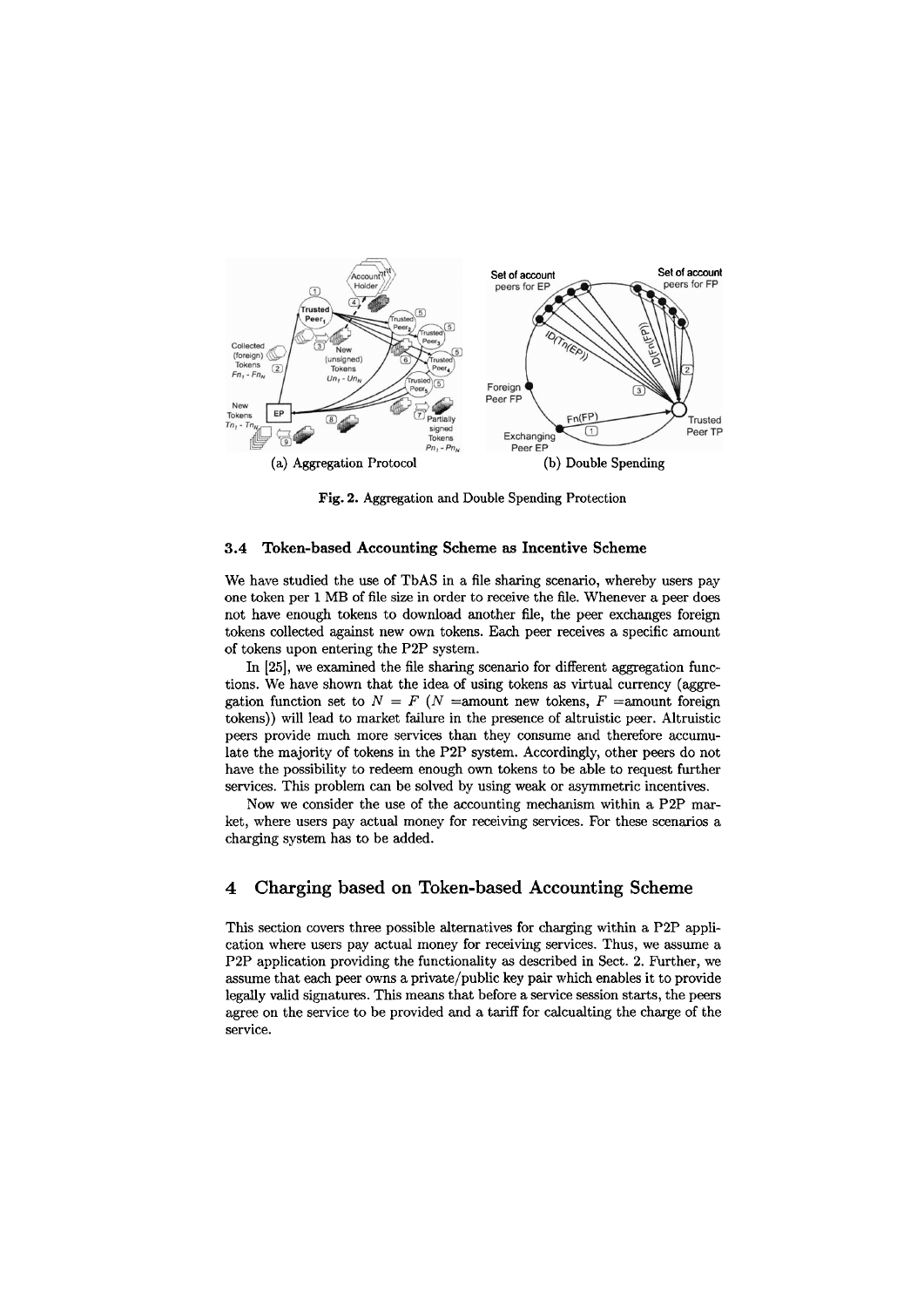## **4.1 Tokens as Receipts**

*Concept.* The service requestor (A) will send one or several tokens to the service provider (B) as receipt(s) for delivered service. B can use these tokens to demand payment from A via a prior agreed billing and payment system. Each peer can request any amount of tokens using the token aggregation protocol. Tokens are not exchanged, only new ones are created.

*Discussion.* Here, tokens serve the same purpose as receipts created by transaction partners without having to be issued before. Receipts not issued must remain non-forgeable and double spending has to be detectable. This however does not have to be system wide but only between the transaction partners. Both are easy to achieve through the use of signatures and unique receipt ID. Thus with the TbAS, it seems unnecessary to issue receipts.

However, such issuing of receipts offers the possibility of decentralized control within P2P systems. It could be controlled who is allowed to participate in the P2P system. This can be used to exclude peers with a bad reputation. Further, the number of tokens available to a peer can be limited. This means that a peer can do only a limited number of transactions between two token aggregations. This limits the danger of misuse of the reputation system, as seen at eBay; A person could be well behaved until he has a very good reputation, then suddenly he starts to defraud his customers by not sending the purchased good. The person could continue this for some time until it becomes clear that he is a fraud. The limitation of the number of tokens available to a peer is possible, because peers aggregate tokens only after a transaction is completed to mutual satisfaction. To further limit possibilities of fraud, for higher valued services peers could agree on a higher amount of tokens. The enhanced functionality described is especially wise for P2P business applications, as there is no central instance which users could contact in case of fraud **(as** there is in eBay).

In order to make fraud limitation effective for both the service requestor and provider, TbAS has to be adapted so that both transaction partners must spend tokens for a transaction. Both the requestor when the service was received and the provider when he received the payment, must spend tokens. Otherwise, only service requestors could be excluded from the system. In P2P business applications, it cannot be assumed that each peer requests as much services as it provides. In oder to ensure that there are strong providers, an effective mechanism is also required.

It is apparent that this charging scheme also requires a fast payment scheme. Should the payment require e.g. several days to arrive at the service provider (as in eBay), the P2P business application is a lot less attractive.

#### **4.2 Tokens as Micropayment**

*Concept:* When using tokens as Mikropayments such **as** eCash [20], each token symbolizes a specfic amount of money. Users use tokens to pay for receiving services.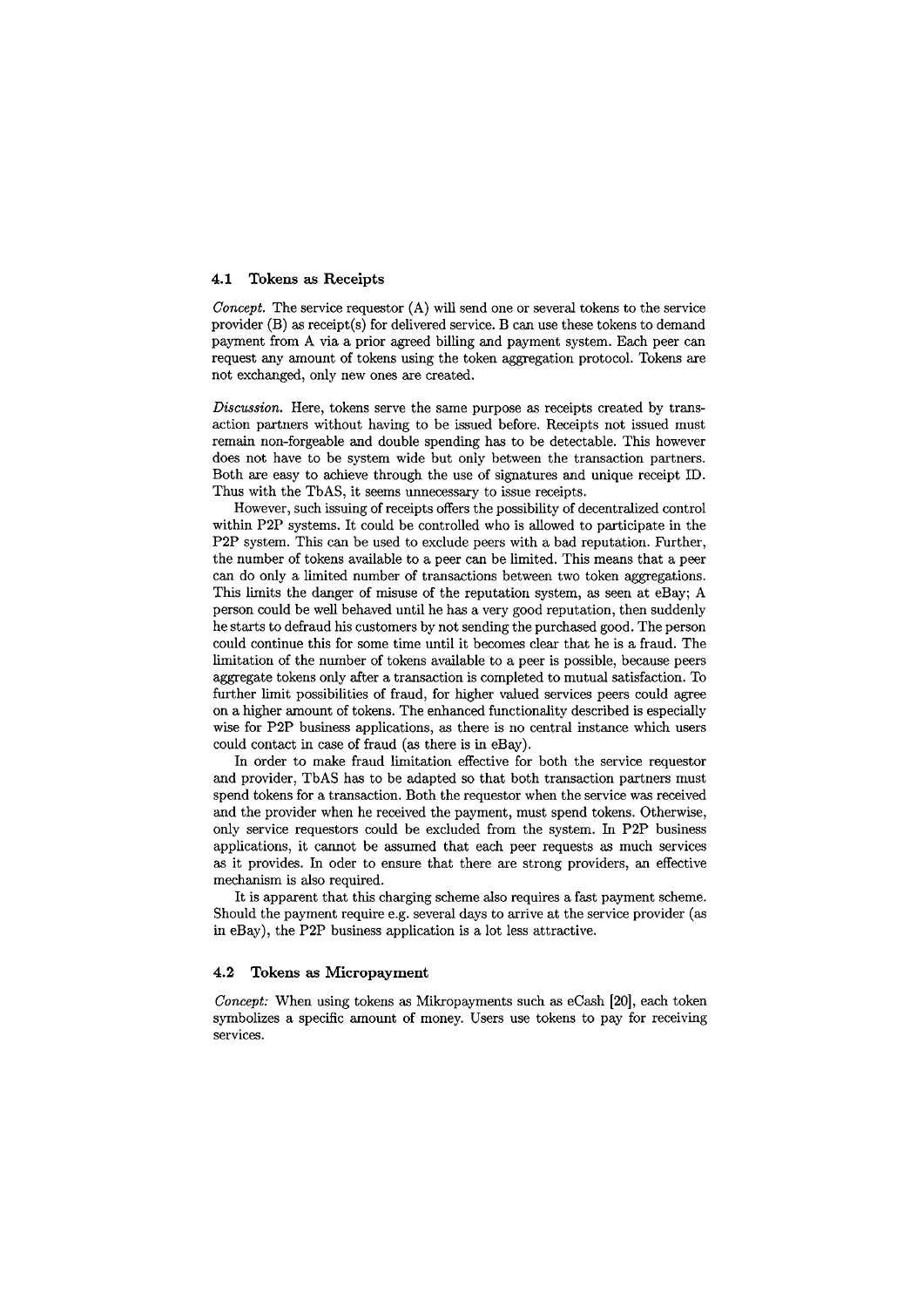*Discussion: In* comparison to existing Micropayment schemes tokens are not anonymous but can be modified to be (see Sect. 3.1 and Fig. 1 (a)). When using tokens as Micropayment protection against forgery and double spending is highly important. In the TbAS the forging of tokens is still possible under certain circumstances. However, it is highly unlikely (see [4]). Further, without a central bank it **is** not trivial problem to solve whom Users should pay in order to receive the tokens neccessary for requesting services. A central bank to host the user's accounts and provide the token aggregation functionality would solve this issue. However, this compromises the P2P paradigm.

A solution without a central bank would require the cooperation of several banks with the (manufacturer of the) P2P System. A User would pay money to a participating bank which would in return create a certificate that entitles the user to the receive an amount of tokens. The peer (user) would present this certificate to a trusted peer for token aggregation in order to receive the tokens. It is important that the TbAS ensures that certificates are redeemed only once. The peer's account holders can save this information or a callback function with the banks is possible.

An advantage of using tokens as a micropayment scheme is that peers could exchange foreign tokens received against new own tokens by using token aggregation instead of exchanging them at the bank. This reduces transaction cost.

# **4.3 Tokens as Bills of Exchange**

*Concept:* Tokens can also be used as a bill of exchange. A bill of exchange is a written order in which one person pays another person a specific sum on a specific date. It can be enforced easily without being subjected to defenses. In the past, the bill of exchange was a very important instrument for trading. Today, it used primarily in international trade. **A** token is worth the amount of money stated in it. Further information required for a bill of exchange (date of issue, drawee, receipient, due date) must be contained in the token.

*Discussion:* This concept is similar to the first alternative (Sect. 4.1), however the legal consequences here are much more strict. Therefore, this concept has higher requirements on the peers' signatures, because they have the potential of being accepted internationally.

As an extended concept, a token used as a bill of exchange could be transferred by endorsement to another peer. The old recipient would add the new receipient under the token and sign it. However, now double usage of the token must be avoided (the old recipient could still claim the money from the drawee if he keeps a copy of the token). Therefore, the drawee must be informed about a transfer. If he is not avaiiable, the drawee's acwunt holder set must store the information.

Tokens **as biil** of exchange also offer the opportunity for peers to charge up the mutually "drawn" tokens.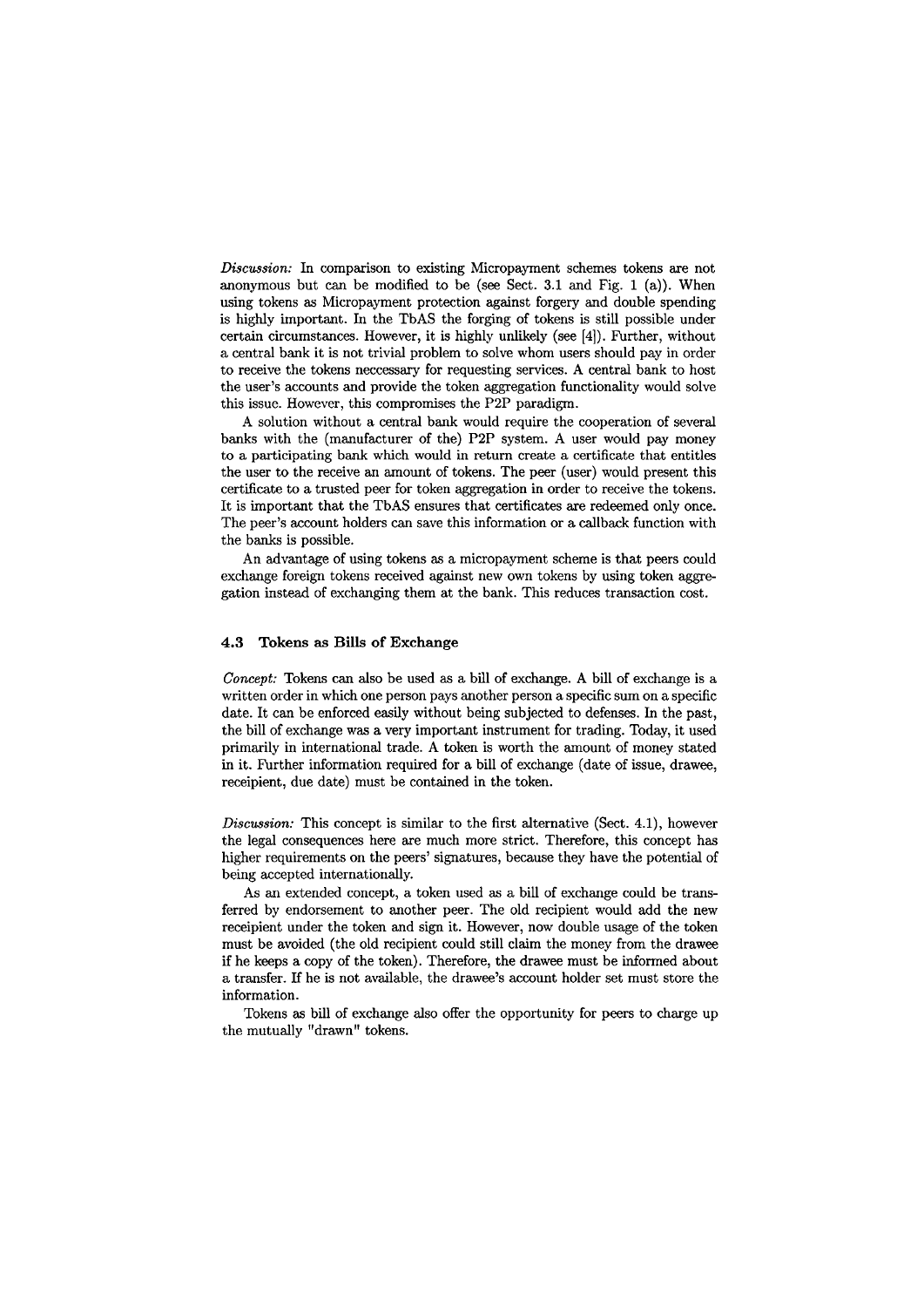Tokens as bill of exchange could be handled similarly **as** tokens used **as** receipts, because each Peer needs to get as many tokens as he requires for the services he requests (Sect. 4.1).

When applying this alternative there is the danger of fraud by the transaction partner who has to deliver second (as explained in Sect. 4.1). Therefore, it is more secure to use several tokens in transactions if the service can be deiivered in parts. To simplify the Status quo of mutual debts, tokens with fixed amounts of money are preferable. Further, the control mechanisms presented in Sect. 4.1 should be applied also here.

# **5 Assessment**

In order to evaluate if a charging scheme can be applied in practice, the two most crucial criteria are scalabiiity and security. We will assess and compare the three alternatives based on these two criteria.

#### **5.1 Security**

The security of a charging scheme is measured by its ability to prevent double spending and token forgery. The main mechanism use to avoid double spending is the account holder set. As this increases in size, the system becomes more reliable. Its reliabiiity depends on the probability distribution of the life time of the peers. This **can** be modeled using Markov Chains, however it has been shown e.g. in **[26]** that within a file sharing scenario, life time is not exponentially distributed. For new commercial applications, the life time distribution can only be determined based on measurement. These have to be conducted as soon as these applications have a sufficiently large user base. However, today we are only able to estimate the required quorum size based on Markov Chains.

Ln [4], it has been shown that the required quorum size t depends on the number of trusted peers in the system T and the percentage of bad peers (i.e. peers that try to defraud) among the trusted peers  $1 - p_g$ . The probability for a quorum consisting of only bad peers results in:

$$
p(T, t, p_g) = \frac{\binom{T(1-p_g)}{t}}{\binom{T}{t}}
$$

Tokens **as** *Receipts.* This alternative has the least security requirements compared to the other two alternatives. It is sufficient, if a defrauding peer must assume that double spending will be detected. Therefore, the account holder set can be kept small. An account holder set size  $k = 6$  was selected for the traffic analysis. In order to calculate the quorum size, we assumed that **33%** are bad peers and a probabiiity of 0.1% that only bad peers are in the quorum which in results in  $t = 7$ .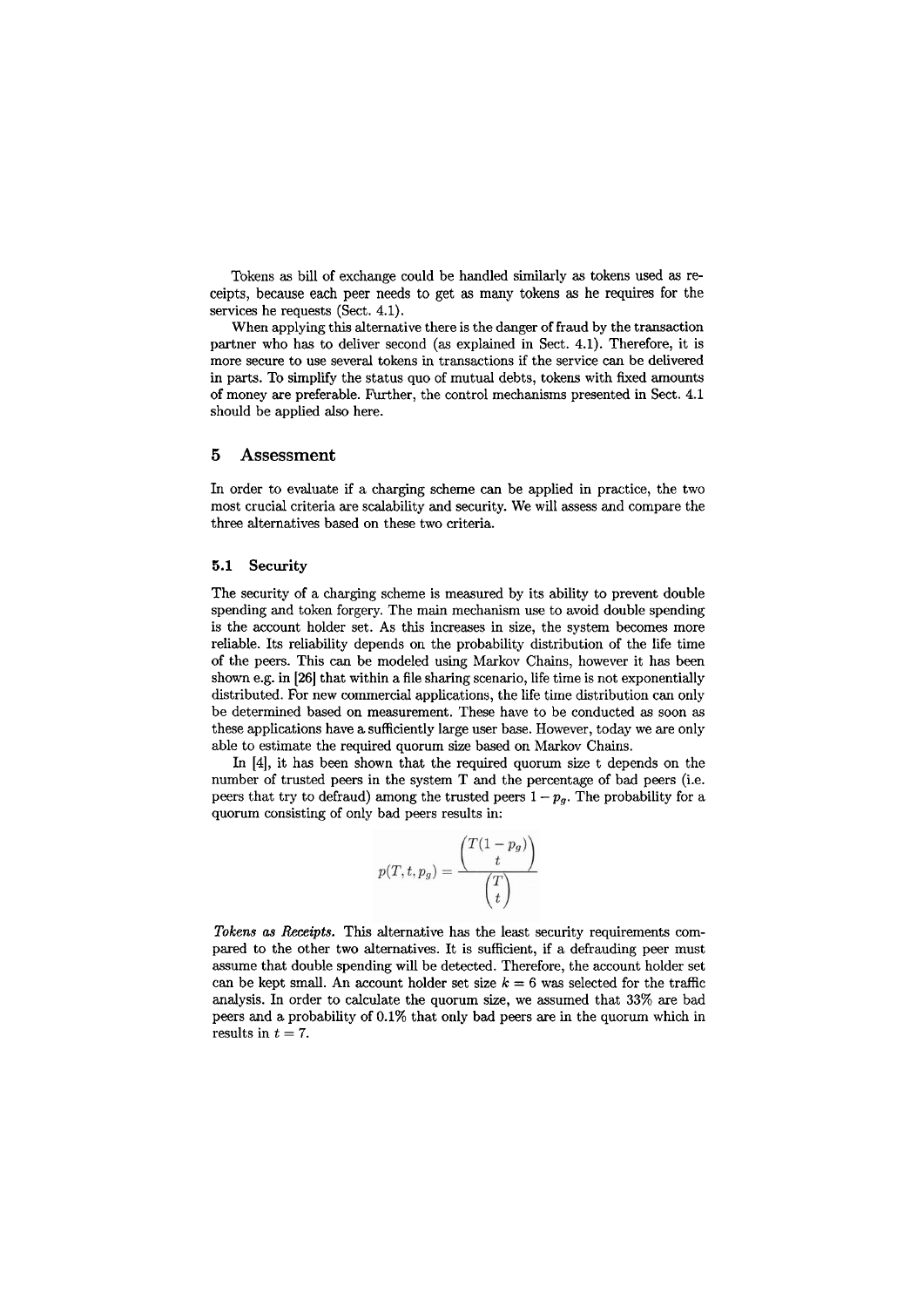*Tokens as Micmpayment.* Here, strong peer IDs to enable enforceability of sale agreements is required. Further, this scheme requires very tight security against forgery and double spending as this is equipollent to creating money. Assuming that 50% of the peers are bad and a probability of 0.01% for at least one good peer in the quorum, a quorum size  $t = 14$  is required. To prevent double spending, the account holder set size also needs to be increased to  $k = 16$ .

To make it more difficult to forge tokens, the initial tokens created from a bank certificate can contain information of this certificate and which can also be held by the account holders. Forging these initial tokens then becomes impossible. Howewr, after received foreign tokens have been aggregated to new own tokens, it is much harder to prove if a token was illegally created. Here, the already known security mechanisms must be sufficient.

*Tokens as Bills* of *Exchange. In* this alternative, the transfer by endorsement is the most critical part because different Scenarios for cheating exist here. First, receiver B transfers a token to receiver C. Then B agrees with the drawee *A* to be paid 50% of the amount of the token. *A* would save 50% and B gains another 50% and C would not be able to collect the money from *A.* As time stamps can be easily forged, it is hard to decide which happened first, the token transfer or the payment of *A* to *B*. In order to prevent such fraud, the account holder set must always note the actual holder of a token and each clearing of a token to remove it from its list. Accordingly, it is important that the account holder set is avaiiable and therefore its size needs to be increased to 16 as calculated above.

As token aggregation is primarily used for the limitation of fraud as in the "tokens as receipts" alternative, the quorum size is similarly configured. In order for an effective limitation of fraud in this scheme, it is required that the service provider sends an own token to the service requestor. These tokens are not ailowed to be transferred as they are not biils of exchange.

#### **5.2 Scalability**

In  $[4]$  the scalability of the TbAS was evaluated using measurements of our prototype based on JXTA [27], simulations and a worst case scenario analysis. It has been shown that the traffic overhead which TbAS introduces into a P2P file sharing System, where one token is exchanged for 1 MByte file size, is approximately one percent. The overhead traffic for the three charging alternatives is analysed by using the worst case analysis, considering the different required configurations of the TbAS. In order to compare the overhead of a charging scheme based on simple receipts without tokens, this alternative was also evaluated as shown in Fig. **3** (b).

*Tokens as Receipts.* We have evaluated the scalability of charging based on receipts with extended mechanisms in order to limit the possibilities of fraud (see Sect.4.1). We have assumed that peers exchange received foreign tokens in batches. The number of messages generated per transaction can be determined using  $M(k) = 2s + 4k$  where k is the size of the account holder set and s is the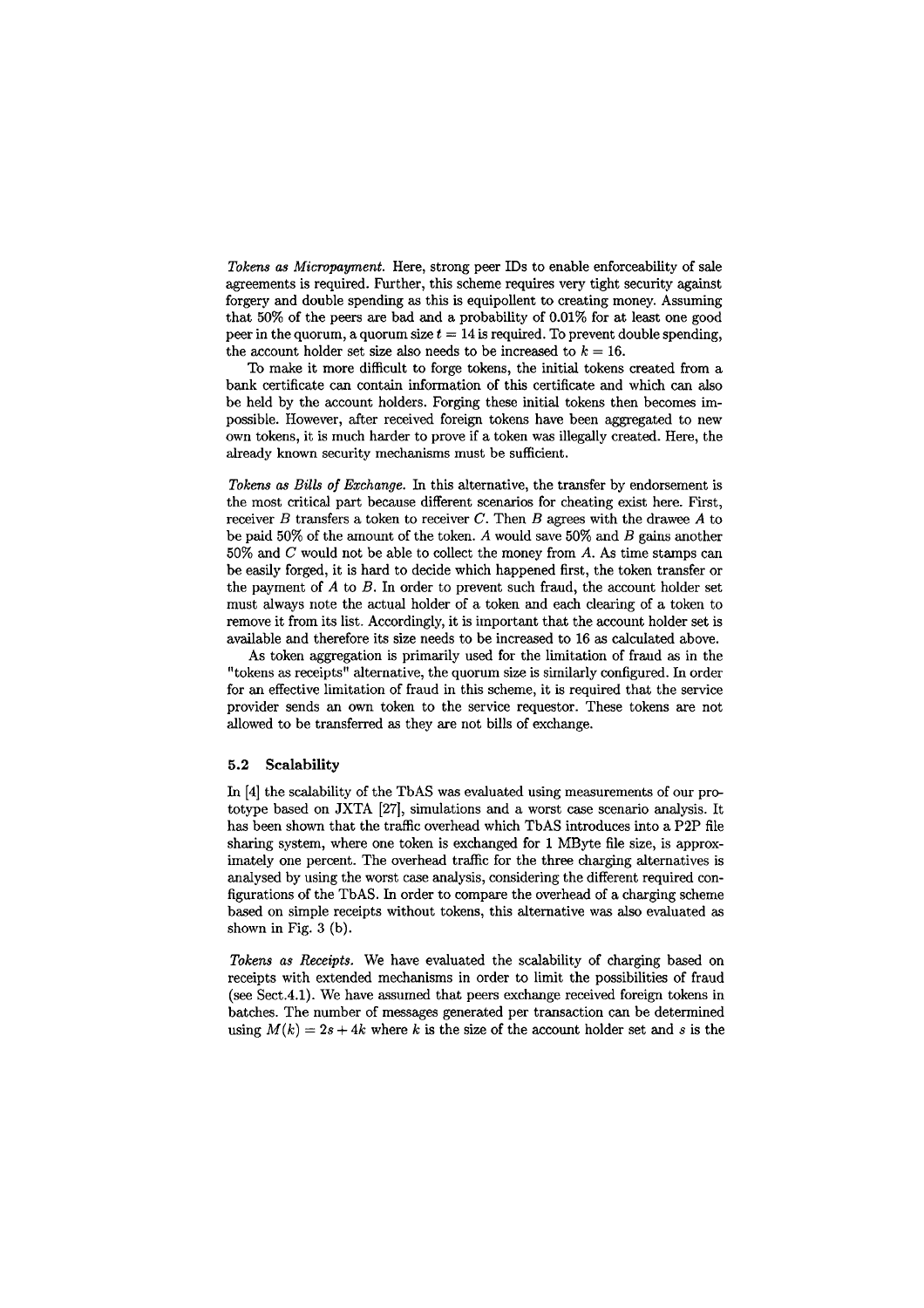amount of tokens used for the transaction. The number of messages generated by a token aggregation process can be calculated using  $M(k, t, b) = \frac{ns}{b}(1 +$  $2k\frac{b}{s} + 2k + 2t$ , where t is the quorum size, n is the number of transactions that are considered by the aggregation,  $b$  is the batch size of aggregated tokens. In comparison to a file sharing scenario, double the amount of token aggregation processes will have to be executed, because both, the requestor and receiver use tokens in these transactions and have to aggregate them. We have assumed a quorum size of **7** and an account holder set size of 8. (see last section). The resulting traffic for a batch size of  $b = 20$  is depicted in Fig. 3 (b).

Tokens as Micropayment. When using tokens as Micropayment, the traffic created by the TbAS is comparable to the traffic generated when tokens are used as an incentive in a file sharing scenario (see [4]). However, the systern parameters have to be adjusted according to the security requirements (see last section). Accordingly, for the results presented in Fig. **3** (b) a quorum size of 14 and an account holder set of 16 was assumed.

Tokens as Bills of Exchange. The traffic overhead of this alternative is similar to the file sharing scenario of [4], however, the possibility of token transfer by endorsement has to be considered. By paying for a service with a token which the requestor received as bil of exchange, means that message sizes are larger but with fewer token aggregations. The effect of this coherence is shown in Fig. **3** (a), where **W** is the average number of transfers by endorsement.



ternatives

**Fig.** 3. Generated Overhead Traffic

# **6 Conclusions**

In most P2P Systems today, some mechanisms which are required for business applications are stili missing. These are crucial for effective accounting and charging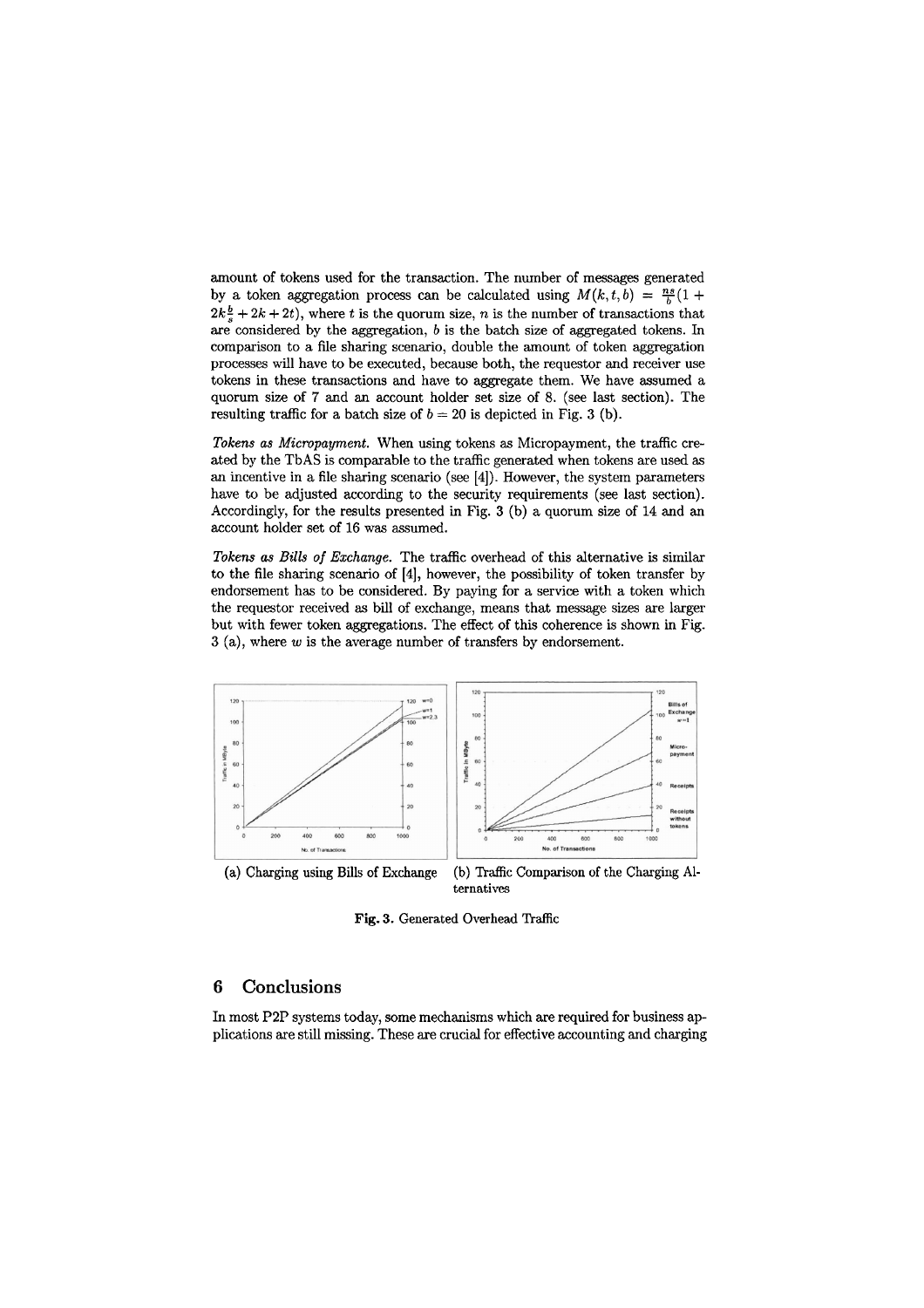functionality. In this paper, three alternatives for charging based on our Tokenbased Accounting Scheme **[4]** were presented. **In** general, the use of tokens has its advantages compared to using simple receipts. Especially, the number of tokens available to a Peer **can** be limited. This can be used either as mechanism to resolve market failure or as a mechanism for limiting fraud possibilities, as the number of transactions which a peer may execute can be limited. In a P2P environment, this is especially important as the transaction partners are widely anonymous and therefore mechanisms which build trust are required. Therefore, identity management plays an important role as it is required in order to be able to identify defrauding peers clearly.

The additional functionality and control results in the generation of higher traffic overhead. As Fig. 3 (b) shows, in comparison to simple receipts without tokens, the overhead traffic generated increases by a factor **3** for token-based receipts, by a factor **5** for token-based Micropayments, and by a factor 8 for tokens as bills of exchange. In comparison to simple receipts without tokens, the additional traffic of approximately 26 kbyte for token-based receipts, **54**  for token-based Micropayment, and 92 kbyte for tokens as bills of exchange was created. This traffic includes all transaction related traffic, but without key management. This is a worst case analysis based on measurements carried out with the JXTA based implementation of the TbAS.

The advantage of charging based on Micropayments or bills of exchange is the possibility for peers to charge up mutual debts and by doing so to save on banking fees. Further, especially when using tokens as Micropayment, peers receive their payment immediately. This means that customers can retrieve the requested service immediately and do not have to wait for a bank confirmation.

Security aspects become very important in P2P systems as soon as it involves real money. Therefore, it is questionable if users of banks would accept a Micropayment scheme which relies on a decentralized mechanism without a trusted thiid party. The presented charging scheme using tokens as micropayments can be considered secure, apart from the aggregation of foreign tokens for new own tokens, because after aggregation a new token cannot be traced back to the certificate signed by a bank.

# **References**

- 1. : eDonkey2000. **http://www.edonkey20OO.com** (2004)
- 2. : BBC integrated Media Player. http://www.bbc.co.uk/imp/ (2006)
- Steinmetz, R., Wehrle, K.: Peer-to-Peer-Networking and -Computing. Informatik Spektrum 27(1) (2004) 51-54 Liebau, N., Darlagiannis, V., Mauthe, A., Steinmetz, R.: Token-based Accounting
- for PZP-Systems. in: Proceeding of Kommunikation in Verteilten Systemen KiVS 2005. (2005) 16-28 (Received Best Paper Award).
- 5. **Androutsellis-Theotokis,** S., Spinellis, D., Karakoidas, V.: Performing peer-to-peer e-business transactions: A requirements anaiysis and preiiminary design proposai. In: IADIS International e-Commerce 2004 Conference Proceedings. (2004) 399-404
- 6. Schoder, D.: Suitability of p2p for business transaxtions. In: Proceedings of the Peer-to-Peer Systems and Applications Daghstuhl Seminar, March 2004. (2004)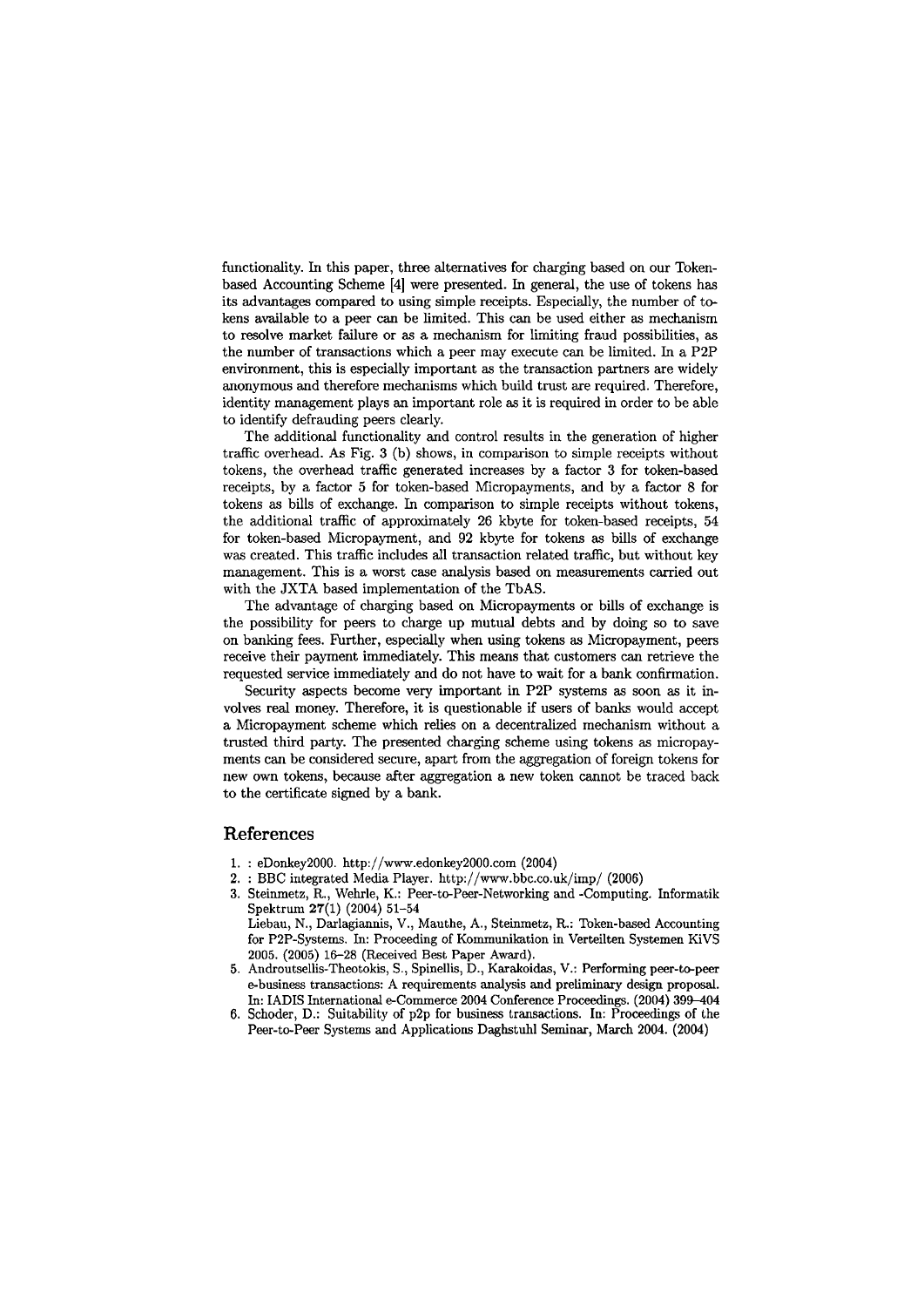- 7. Gerke, J., Hausheer, D.: Peer-to-Peer Market Management. In: Peer-to-Peer Systems and Applications. Volume 3485 of LNCS. Springer-Verlag (2005) 491-507
- 8. Gerke, J., Stiller, B.: A Service-Oriented Peer-to-Peer Middieware. In: Preceeding of 14. Fachtagung Kommunikation in Verteilten Systemen 2005 (KiVS 05). (2005)
- 9. Hummel, T., Muhle, S., Schoder, D.: Business Models and Revenue Models. In: Peer-to-Peer Systems and Applications. Volume 3485 of LNCS. Springer-Verlag  $(2005)$  473-489
- 10. Hausheer, D., Stiller, B.: Decentralized auction-based pricing with peermart. In: Proceedings of 9th IFIP/IEEE International Symposium on Integrated Network Management (IM 2005). (2005)
- 11. Lang, K.R., Vragov, R.: A pricing mechanism for digital content distribution over peer-to-peer networks. In: HICSS '05: Proceedings of the Proceedings of the 38th Annual Hawaii International Conference on System Sciences (HICSS'05) - Track 8, Washington, DC, USA, IEEE Computer Society (2005) 211.1
- 12. Reichl, P., Hausheer, D., Stiller, B.: The Cumulus Pricing model as an adaptive frarnework for feasible, efficient, and wer-friendly tariffing of Internet services. Computer Networks, Elsevier 43(1) (2003) 3-24
- 13. Heckmann, O., Darlagiannis, V., Karsten, M., Steinmetz, R.: A Price Communication Protocol for a Multi-Service Internet. In: Informatik 2001 - Wirtschaft und Wissenschaft in der Network Economy - Visionen und Wirklichkeit. (2001)
- 14. Stiller, B., Fankhauser, G., Plattner, B., Weiler, N.: Charging and accounting for integrated internet services - state of the art, problems, and trends. In: The Internet Summit (INET 98). (1998)
- 15. Briscoe, B., Darlagiannis, V., Heckmann, O., Huw, O., Siris, V., Stiller, B., Songhurst, D.: A Market Managed Multi-Service Internet. Computer Communications 26(4) (2003) 405-415
- 16. Hwang, J., Aravamudharn, P., Liddy, E., Stanton, J., MacInnes, 1.: Charging Control and Transaction Accounting Mechanisms using IRTL (Information Resource Transaction Layer) Middleware for P2P Services. In: International Workshops for Quality of Future Internet Services and Internet Charging and QoS Technologies. (2002)
- 17. Hausheer, D., Gerke, J., Stiller, B.: A generic and modular accounting and charging system for peer-to-peer applications. In: 14. Fachtagung Kommunikation in Verteilten Systemen 2005 (KiVS 05). (2005)
- 18. Roscoe, T., Hand, C.: Transaction-based charging in mnemosyne: A peer-to-peer steganographic storage system. In: Revised Papers from the NETWORKING 2002 Workshops on Web Engineering and Peer-to-Peer Computing, London, UK, Springer-Verlag (2002) 335-350
- 19. : PayPal. (http://www.paypal.com/)
- 20. Schoenmakers, B.: Basic Security of the ecashTM Payment System. In Preneel, B., Rijmen, V., eds.: Course on Computer Security and Industrial Cryptography. Volume 1528 of LNCS. Springer (1998)
- 21. : Project "Market Management of Peer-to-Peer Services" (MMAPPS). http://www.mmapps.info (2004)
- 22. : P2P Yardsale Engine (Project Venezia) & P2P Yardsale Application (Project Gondola). http://venezia-gondola.jxta.org/ (3)
- 23. Chaum, D., Fiat, A., Naor, M.: Untraceable electronic cash. In: CRYPTO '88. Volume 403 of LNCS., Springer Verlag (1990) 319-327
- 24. Desmedt, Y., Frankel, Y.: Threshold cryptosystems. In: CRYPTO '89. Volume 435 of LNCS., Springer-Verlag (1989) 307-315